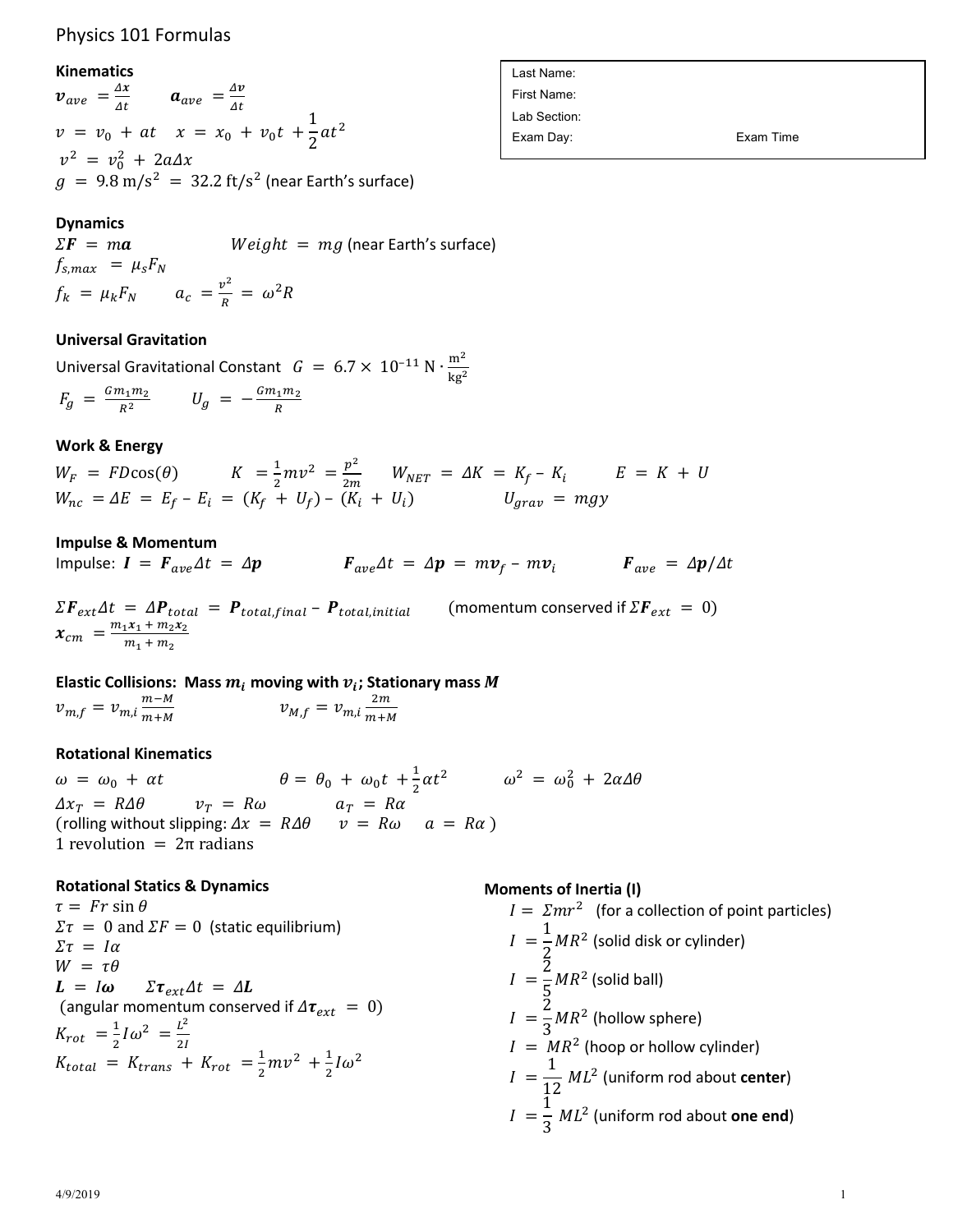# Physics 101 Formulas

# **Fluids**

 $P = \frac{F}{4}$ ,  $P(d) = P(0) + \rho g d$  change in pressure with depth d  $\rho = \frac{M}{V}$  (density) Buoyant force  $F_B = \rho g V_{dis}$  = weight of displaced fluid Flow rate  $Q = v_1 A_1 = v_2 A_2$  continuity equation

 $P_1 + \frac{1}{2}\rho v_1^2 + \rho g y_1 = P_2 + \frac{1}{2}\rho v_2^2 + \rho g y_2$  Bernoulli equation

## **Simple Harmonic Motion**

Hooke's Law:  $F_s = -kx$  $U_{spring} = \frac{1}{2}kx^2$  $x(t) = A\cos(\omega t)$  or  $x(t) = A\sin(\omega t)$  $v(t) = -A\omega\sin(\omega t)$  or  $v(t) = A\omega\cos(\omega t)$  $a(t) = -A\omega^2 \cos(\omega t)$  or  $a(t) = -A\omega^2 \sin(\omega t)$ 

$$
\rho_{water} = 1000 \text{ kg/m}^3
$$
  
1 m<sup>3</sup> = 1000 liters  
1 atm = 1.01 x 10<sup>5</sup> Pa  
1 Pa = 1 N/m<sup>2</sup>  
(area of circle  $A = \pi r^2$ )

 $\omega^2 = \frac{k}{m}$   $T = \frac{2\pi}{\omega} = 2\pi \sqrt{\frac{m}{k}}$   $f = 1/T$  $x_{max}$  = A  $v_{max}$  =  $\omega A$   $a_{max}$  =  $\omega^2 A$   $\omega$  =  $2\pi f$ For a simple pendulum  $\omega^2 = \frac{g}{L}$ ,  $T = 2\pi \sqrt{L/g}$ 

### **Harmonic Waves**

 $v = \frac{\lambda}{T} = \lambda f$   $v = c = 3 \times 10^8 \text{ m/s}$  for electromagnetic waves (light, microwaves, etc.)  $v^2 = \frac{F}{mL}$  for wave on a string  $\lambda_n = \frac{2}{n}L$  (wavelength, of the  $n^{th}$  harmonic)

## **Sound Waves**

Loudness:  $\beta = 10 \log 10 \left(\frac{l}{l_0}\right)$  (in dB), where  $l_0 = 10^{-12} \text{ W/m}^2$   $I = \frac{P}{4\pi r^2}$  (sound intensity)  $\beta_2 - \beta_1 = (10 \text{ dB}) \log \left( \frac{l_2}{l_1} \right)$ 

 $f_{listner} = \frac{v_{sound} \pm v_{listner}}{v_{count} \mp v_{course}} f_{source}$  (Doppler Effect)

Numerator: Use

+ if listener moves toward source

- if listener moves away from source.

### Denominator: Use

- if source moves toward listener

+ if source moves away from listener.